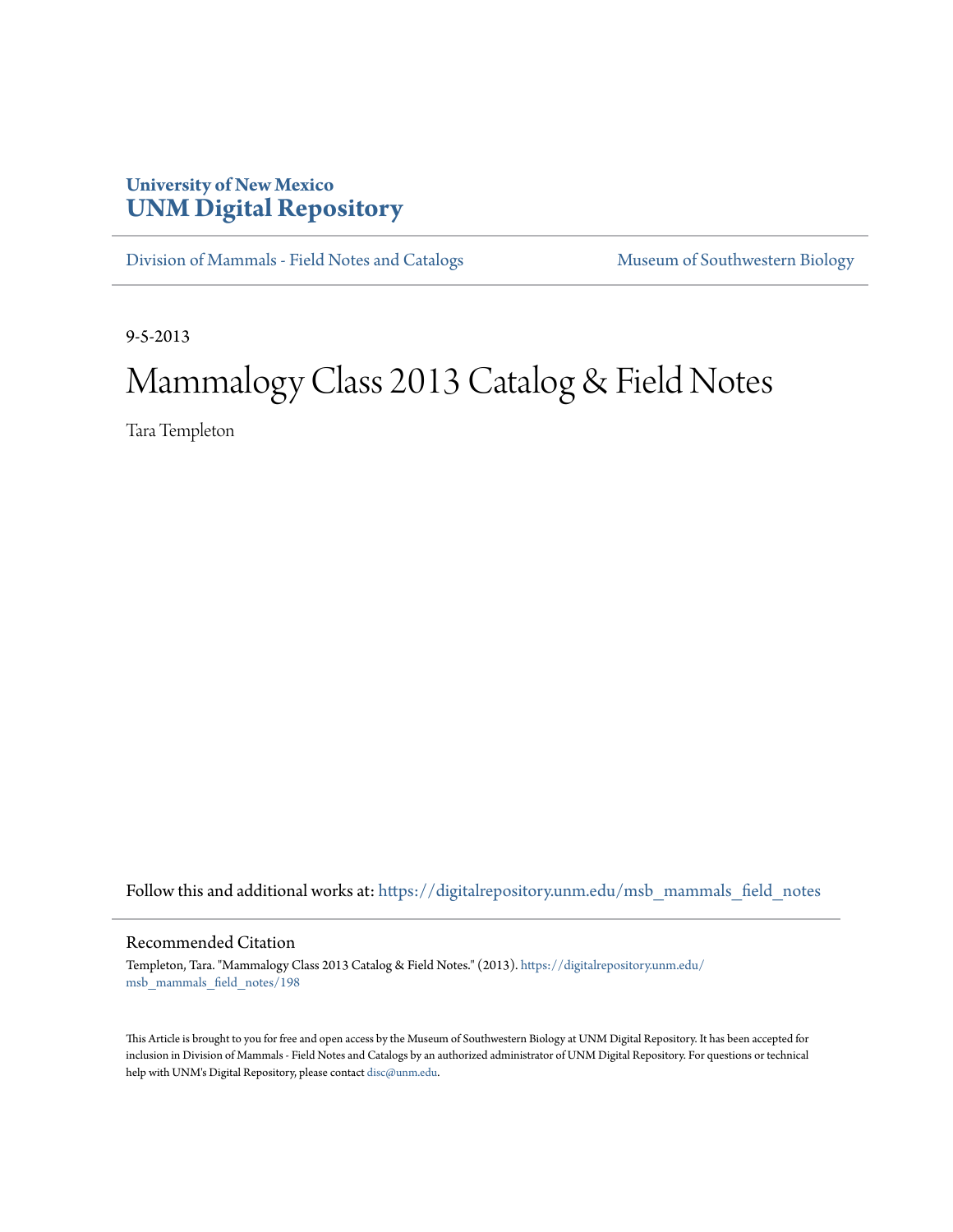| <u>1.2. candr</u><br>2013                  |
|--------------------------------------------|
|                                            |
|                                            |
| 09/05/2013 Ladder Ranch Field Trip         |
| Road log                                   |
| From Albuquerque, take 1-25 South past     |
| Truth or Consequences. Take exit 63        |
| towards Hillsboro. Turn right. Drive about |
| 7 miles until the sign for Ladder          |
| Ranch is on the right.                     |
| We left at about 5:30 on Friday, september |
| 6, 2013. It took about 2 hours to get to   |
| exit 63. We then spent about an hour       |
| looking for the turn into Ladder Ranch.    |
| The whole trip was 164 miles.              |
|                                            |
| Locality                                   |
| USA, NM, Sierra Co., Ladder Banch, 7.5 km  |
| N. Of Animos Peak 6-8 sept. 2013           |
| Traps were set in Riparian Woodlands       |
| and Old Fields environment.                |
|                                            |
| Weather                                    |
| We had rain on the night of Saturday       |
| $5eph.$ 1                                  |
|                                            |
|                                            |
|                                            |
|                                            |
|                                            |
|                                            |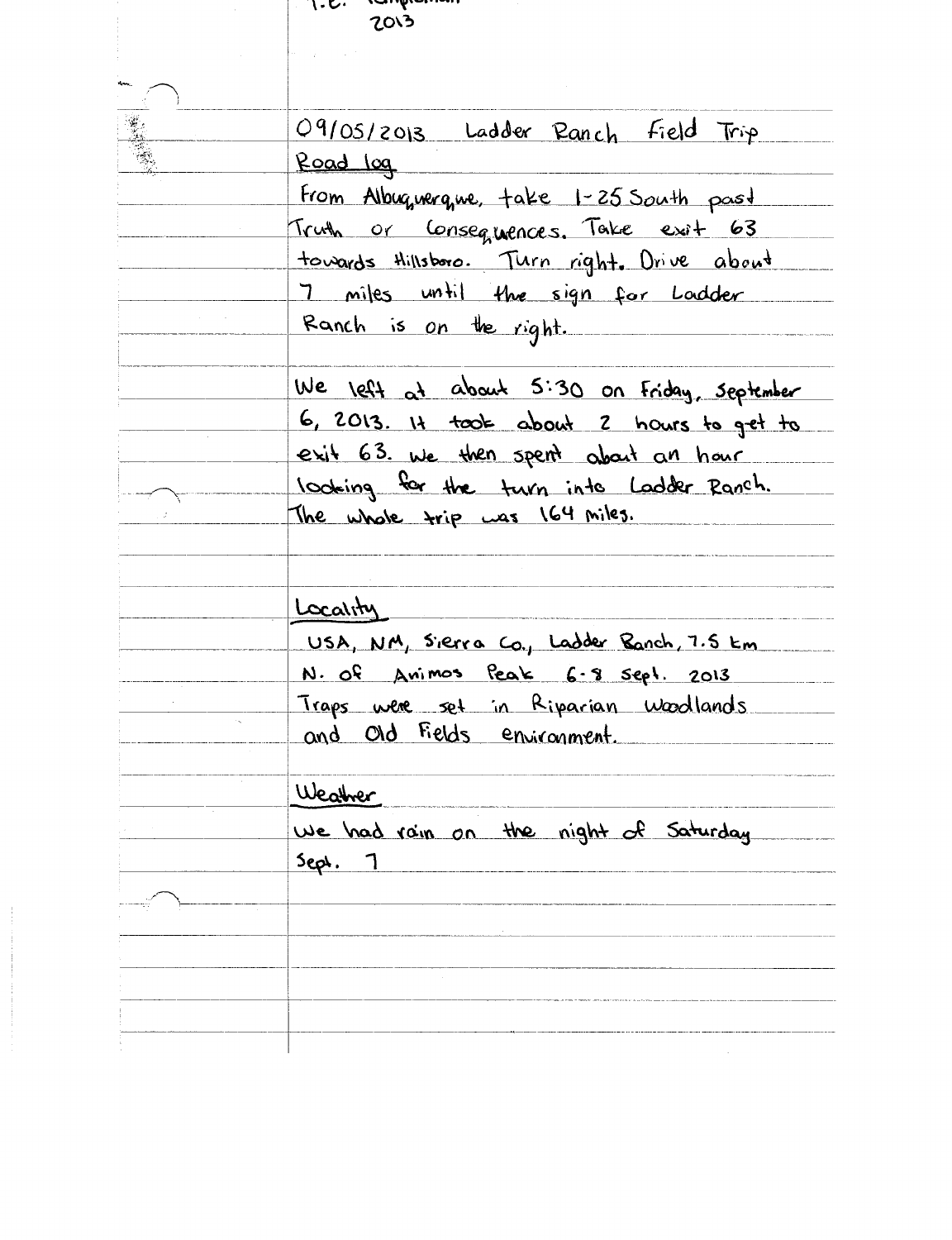1. E. Templeman  $2013$ Trapline information - FSM/7ETI partner: Fernando Salazar 20 snap traps, 20 museum specials, 40 shermans (80 total) Trapline set up in what was once a field for farming Rows of small shrubs and grasses caver the graind. Abord 70% coverage. We caught one manimal, in a sherman trip. This is capture /80 traps. Species caught on trip Chaetodipus intermedius (2), conquatus Jeuconotus (1), Dipodomys merriami (8), Dipodamys ordii(1), Dipodomys spectabilis (6) Lepus californicus (1), Myotis thysanodes (1), Myotis yumanensis (2), Neotoma albigula (6), Otospermophilus variegatus (1), Petognathus flavus (1), recomyscus boylii (3), Peromyscus leucopus (1), Peromyscus maniculatus (2), Tadarida brasiliensis (5), Thomomys bottae (4) 仒 Map Camp ぐ へ - News bot nets  $Rield$  site *trapline*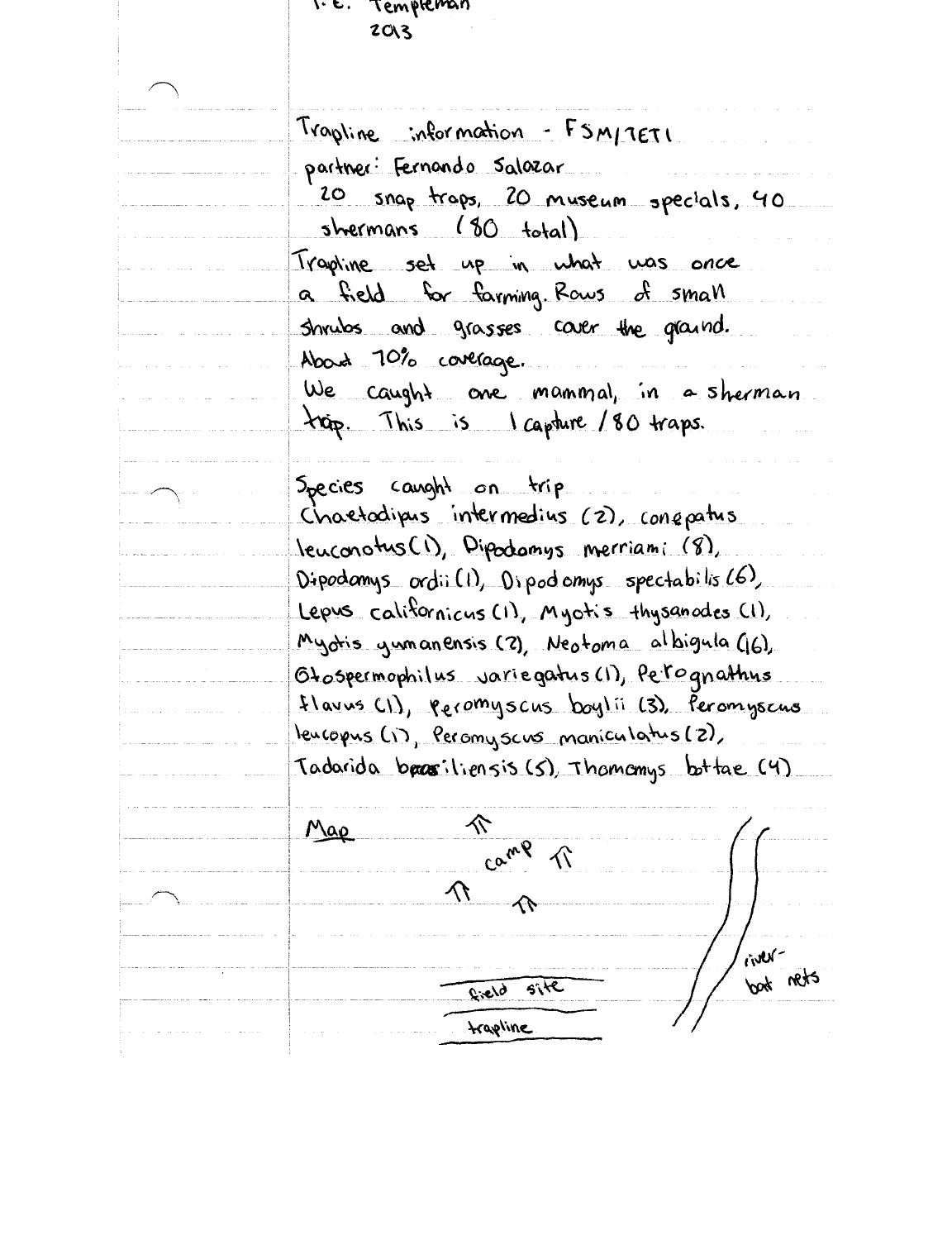T.E. Templeman 2013 Participant List BU Briana Upton Brian OS. David Schmidly Amanda Jones  $\overline{\mathsf{A}}$ Bugson Bryan McLean BM  $FSM$ Fernando Salazar - Miralles Geric m. AC. April Chavez Robert No fchissey  $\mathcal{R}$  $\mathcal{N}$ MM Majorie McConnell Ernie Valdez EV KC Kayce Bell JOCIE Colella **JC** MW Marie Westarer  $5L$ Schunler Liphardt Elenabell Jeke  $EQ$ Elizabeth Dickerson Courtney L. Montago Unimary L. Montoya CM Mitch Lavery ML Lori Dibble LD.  $R_{obert}$  Scott RS <u>Lilie</u> Rannou  $36$ ataliza Tong  $C$ Catalina Tomé U.Ostenische  $\overline{O}$ Ursula Osterrieder  $CS$ Caitlin stares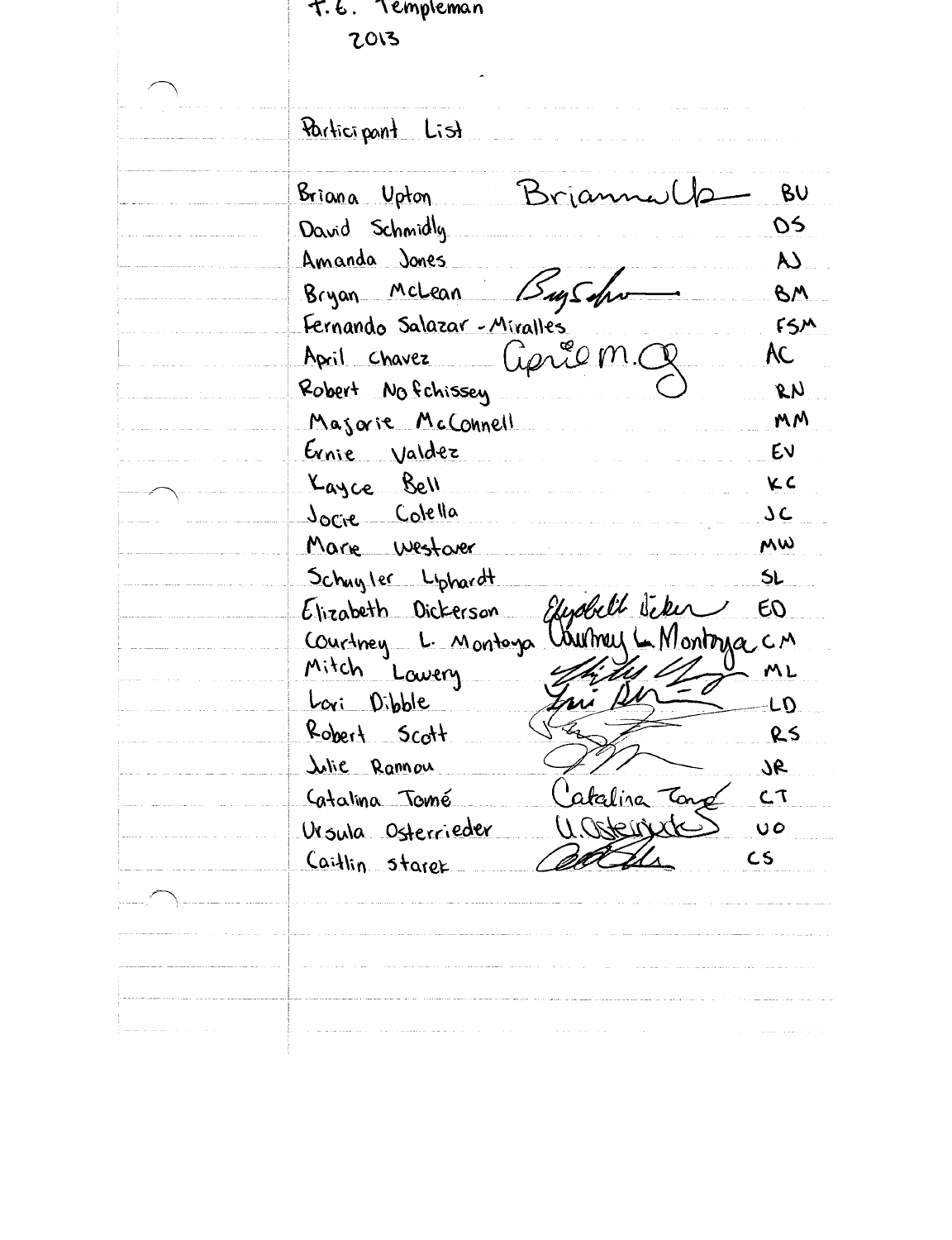| T.E. Templeman<br>2013                          |
|-------------------------------------------------|
|                                                 |
| Gila Field Trip<br>101112013                    |
| Road log                                        |
| From UNM, take 1-25 South. Take exit 150        |
| toward Socorro. Turn right on Spring St. Turn   |
| left onto US-60W. Turn left onto NM-12W.        |
| <u>Turn</u> left onto Forest Rd. 503. Turn left |
| to stay on Forest Rd. 503.                      |
| We left at about 10 AM and arrived at           |
| about 4 pm. The trip was about 250 miles        |
| Weather                                         |
| There was no rain or snow, but temperatures     |
| were below freezing at night.                   |
|                                                 |
| Locality                                        |
| USA. NM, Gila National Fortst, Grant Co.        |
| 209 km N. of Mimbers, along Mimbers River       |
| ۱n.<br>Cooncy Canyon                            |
| Floodplain environment (camp), large trees      |
| (Ponderosa Forest) near trapline, about 30%     |
| ground caer                                     |
| Trapline information - CM/TET I                 |
| Christine Meadows partner, 20 snap traps, 20    |
| <u>museum specials, 40 shermans. Some small</u> |
| grasses present, mostly trees (about 20 tail)   |
| We caught 2 specimens/80 traps                  |
|                                                 |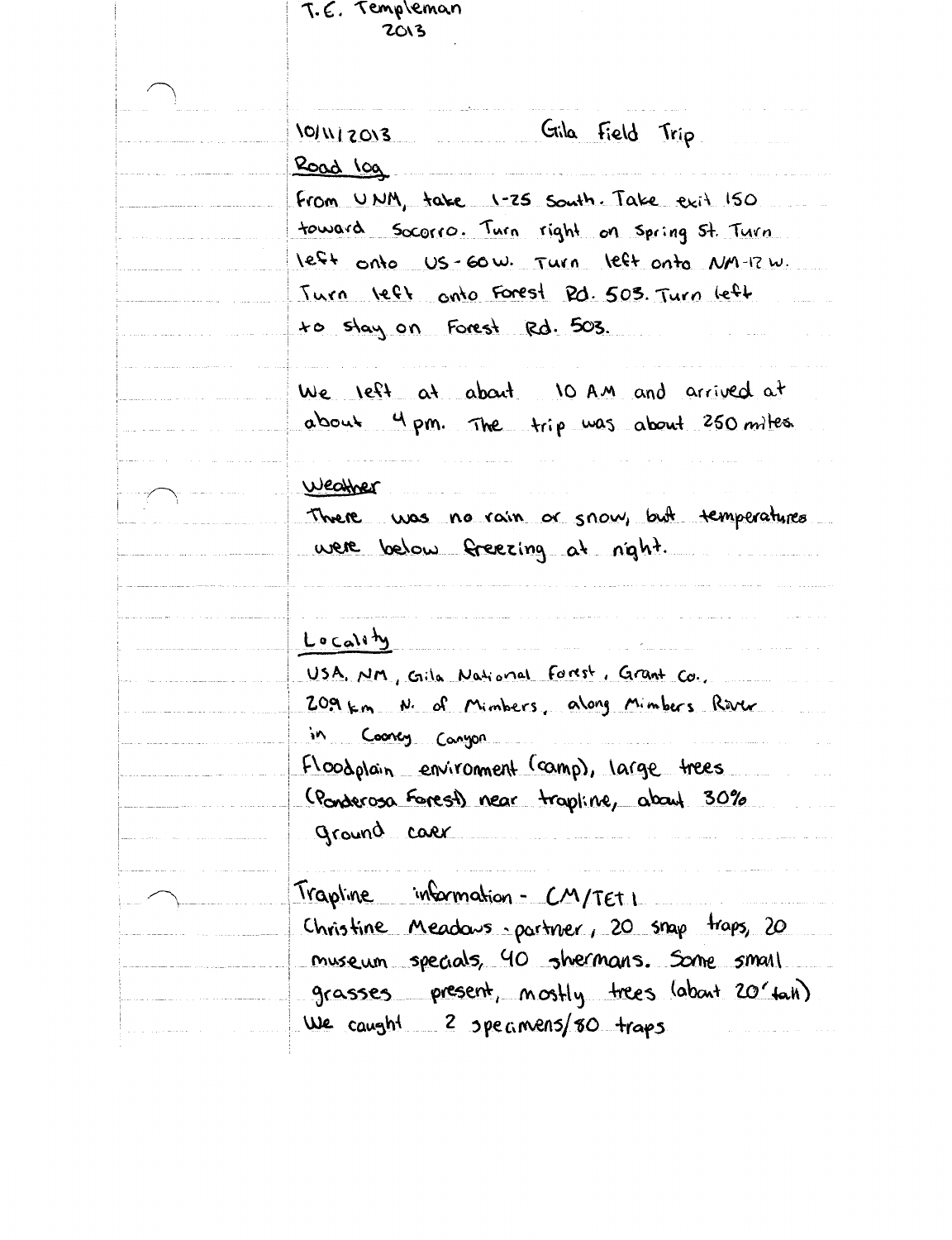1.6. remplement 2013 Map Atiw hit Step-like trayline  $s\overline{\vee}$ on these sleps two  $\Lambda$  Tr Camp  $\overline{\mathcal{N}}$ river Participant List  $8<sup>M</sup>$ Bryan McLean Amanda Jones **CA**  $C_{\mu}$ Christine Meadows  $f5M$ Fernando Salazar-Miralles RS Report Scott Elizabeth to <del>Julie</del> Elizabeth Dickerson  $\epsilon$ Julie Rannou **SC** Robert Notchissey RN Schuyler Liphardt SL. Caitlin Starek  $CS$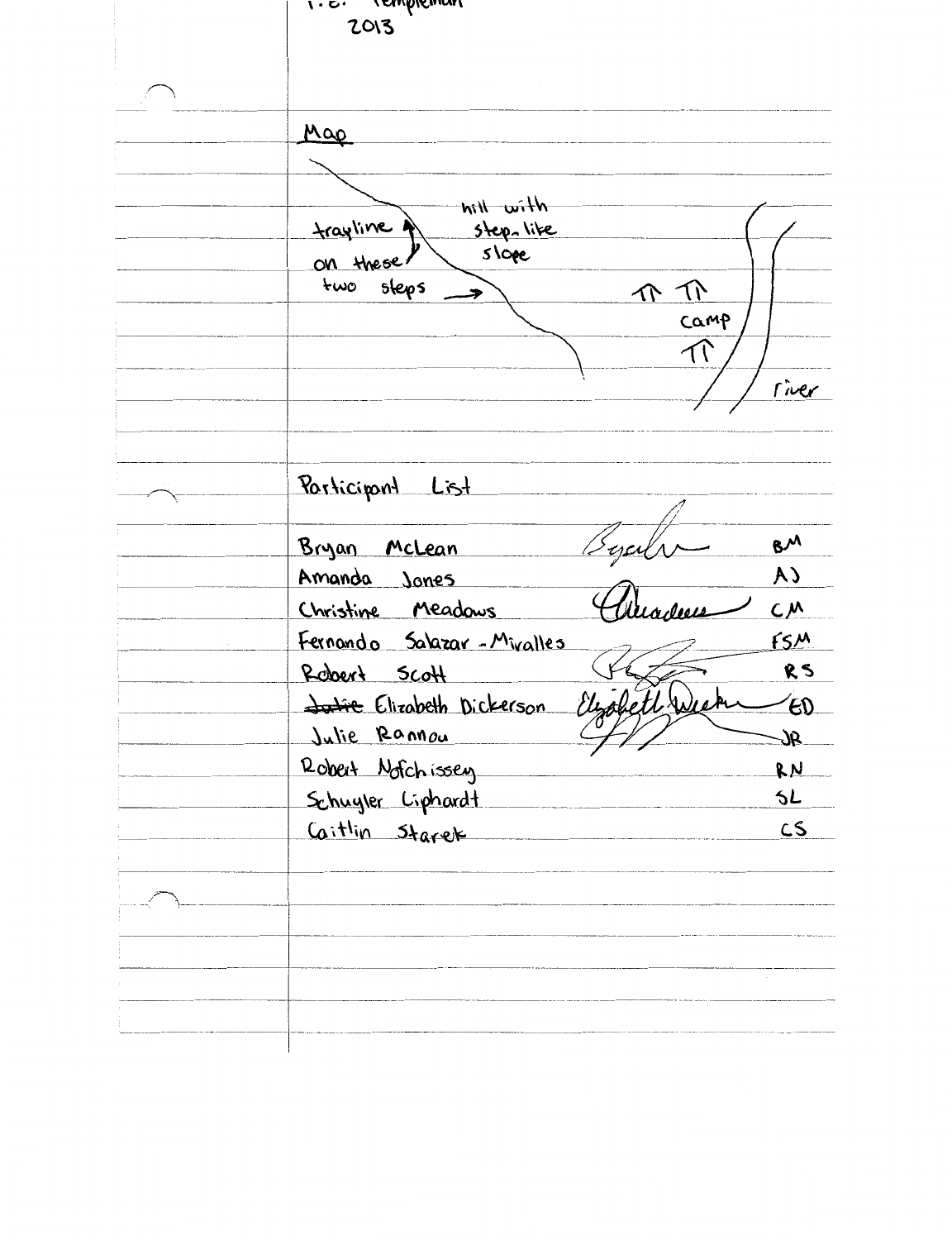|     | T. E. Templeman<br>2013                                      |
|-----|--------------------------------------------------------------|
|     |                                                              |
|     | Catalogue                                                    |
|     | <u>USA, NM, sierra co, Ladder Ranch, 7.5 km N. of</u>        |
|     | <u>Anynas Peak. 6-8 Sept. 2013</u>                           |
| 001 | Chaetodipus intermedius 170-90-21.5-8.5:18g                  |
|     | $NK$ 216754 + skel + tissue + endo + eeto                    |
|     | $3^{2}$ adult, CEL. DLSC (4R, 3L) 7 sept. 2013               |
|     | Collector: Mammalogy Class 2013 elevation: 1637              |
|     | <u>latitude 33.0351 longitude: -107.5291</u>                 |
| OO2 | Todarida brasiliensis 100-35-10-1939.5g                      |
|     | $NK$ 216767 +shel + $H$ issue + ends tecto                   |
|     | $3x^2$ T= 3x2 7 Sept. 2013                                   |
|     | Collector: Mammalogy class 2013 elevation: 1510              |
|     | 10titude: 33.042321 Imgitude: - 107.518290                   |
| 003 | $209 - 61 - 30 - 7 = 1209$<br>Than onlys lottae              |
|     | NK 216774<br>tskel ttissue rendo recto                       |
|     | င့္<br>7 Sept. 2013                                          |
|     | Collector: Ladder Ranch Former elevation: 1502               |
|     | 1atitude: 33.036522 101gitude: -107.509869                   |
| 004 | <u>305 - 141 - 33 - 28 = 159q</u><br><u>Neotoma albiqula</u> |
|     | NX 216777<br>+skel + tissue tendo recto                      |
|     | $\frac{9}{1}$ adult, Obl, embs: $(R, 10$ g sept. $2013$      |
|     | Calector: Mammalogy Class 2013 elevation: 1621               |
|     | <u>Vatitude: 33.0352 Iongitude: 107.5276</u>                 |
|     |                                                              |
|     |                                                              |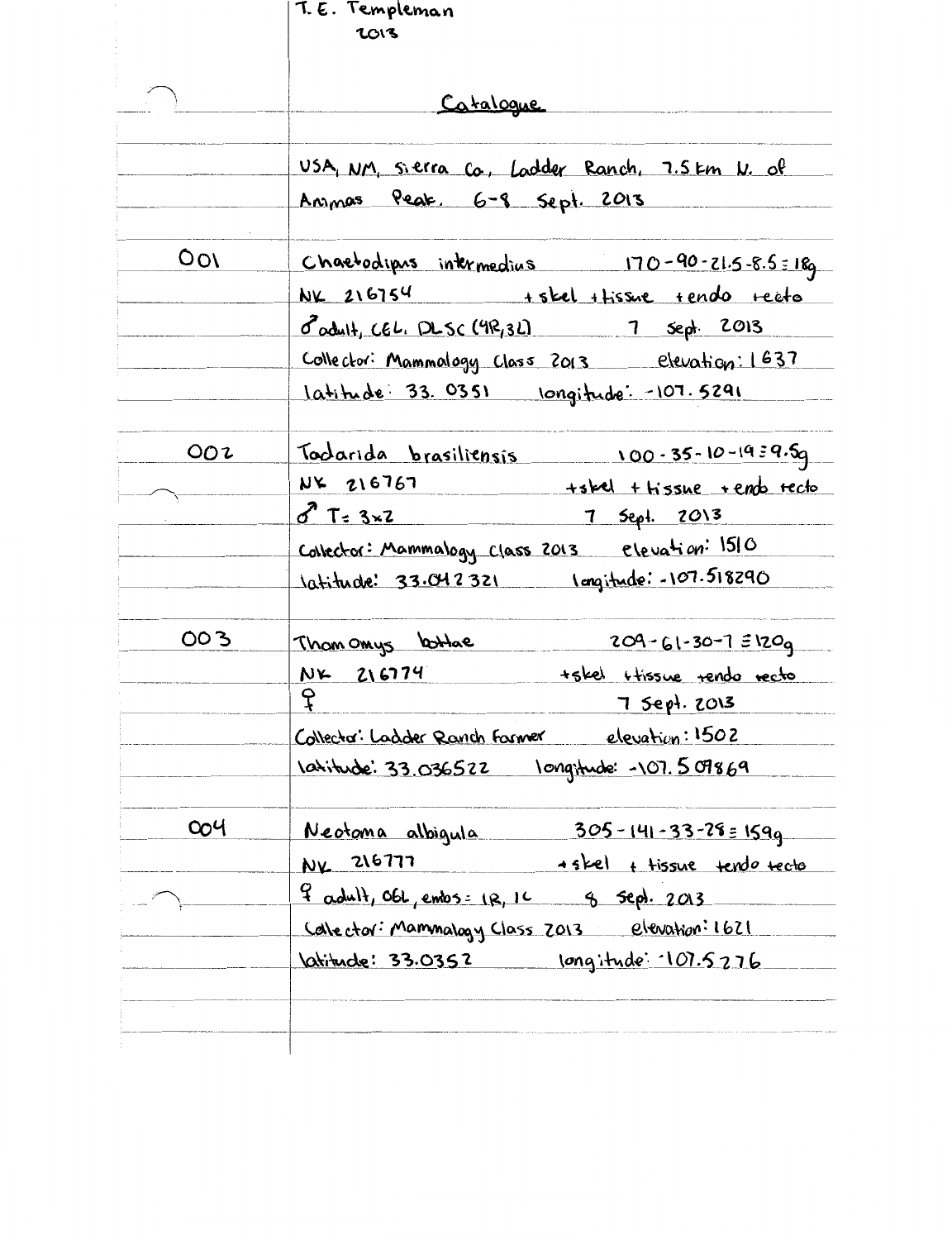$1.6.$  1976 . . . . . .

| 005        | $Tann_{\alpha s}$ quadrivittatus 237-95-34-17=63q    |
|------------|------------------------------------------------------|
|            | NK 2330761 +skel thissue tendo tecto                 |
|            | <u> Gemb (5L, IR) CR=19mm 14 March 2013</u>          |
|            | Collector: Wildlife center elevation: -              |
|            | Locality: 1604 Camino WA LOS Alamos, NM              |
|            | USA: New Mexico                                      |
| 006        | Neotoma mexicana 324-139-33-30 = 2029                |
|            | $NF: 233505$ +skel Hissue +ecto                      |
|            | 8 Scrotal, T= 21x11 mm 11 Oct. 2013                  |
|            | Collector: Mammalogy Class 2013 elevation: 2148      |
|            | <u>10titude: 33.04112 10ngitude: -107.97483</u>      |
|            | USA: NM, Grant Co., Gila National Forest, 20.9 km    |
|            | N. of Minibres, along Mimbres River in Cooney        |
|            | Canyon                                               |
| ००१        | <u>Callospermophilus lateralis 256-94-44-22=1829</u> |
|            | $NK$ 233986<br><u>+skel</u> thissue                  |
|            | $\mathsf{Q}$<br>29 May 2012                          |
|            | Collector: Matt Baumann elevation: 2990              |
|            | <u>latitude: 35.75150 10ngitude: 105.61955</u>       |
|            | USA: NM, EIX Mountain, San Miguel Co.                |
| <u>008</u> | <u>Ictidomys</u> tridecembreatus 205-70-29-7 = 60.49 |
|            | NX 233863<br>+ skel + tissue                         |
|            | <u>q (no plsc)</u><br>31 July 1990                   |
|            | Collector: Sue Hootman + Jerome elevation: 2160      |
|            | <u>1atitude: 42.350458 1ongitude: 106.249640</u>     |
|            | USA: NM, Carbon Co., Moss Agate Reservoir            |
|            |                                                      |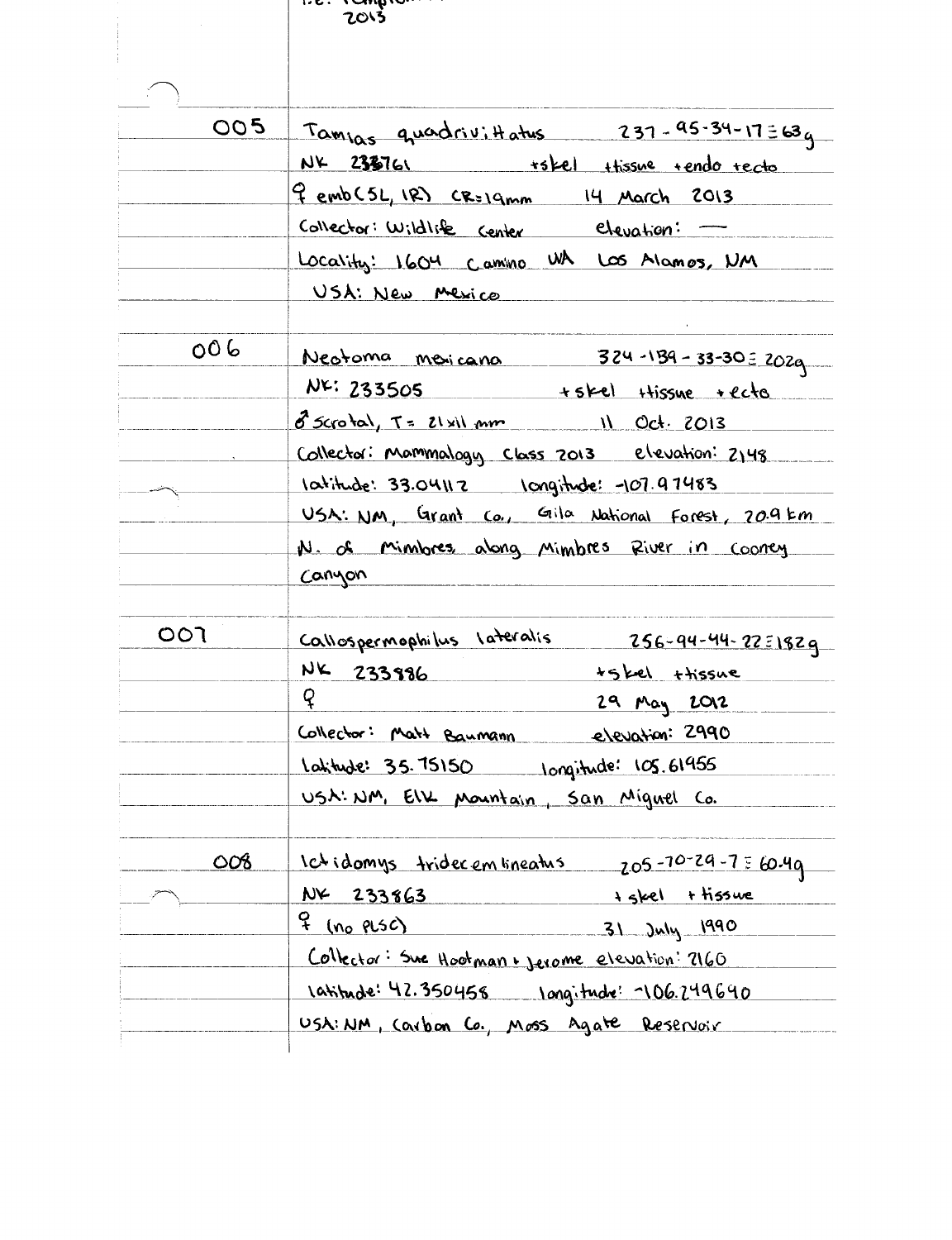| 009  | <u>1eticlomys triclecemlineatus 221-75-28-75 64.4q</u> |
|------|--------------------------------------------------------|
|      | $NY: 233854$ + skel + + issue                          |
|      | 24 July 1990                                           |
|      | Collector: Dustin Cushman+ Bartush elevation: 2122     |
|      | <u>1atitude: 47.370627 100gitude: -106.509637</u>      |
|      | USA WY, Carbon Co, wild Irish and                      |
| O/O  | <u>Ictidomys tridecembineatus 210-72-30-7:57.39</u>    |
|      | NK 233867 + skel thissue                               |
|      | $0756 \times 3$ 31 July 1990                           |
|      | Collector: Sue Hootman+ Jill Jerone elevation: 2149    |
|      | latitude: 42.339811 longitude: 106.250667              |
|      | USA: WY, Carbon Co., Moss Agate Reservoir              |
| O(1) | <u>l ctidomys tridecembineatus 202-67-29-7:</u>        |
|      | $NK$ $233855$ $rskel$ thissue                          |
|      | 8 T=4x3 28 July 1990                                   |
|      | Collector: Sue Hootmann + Jill Jerome elevation: 2160  |
|      | <u>1atitude:47.350458 1 ongitude: -106.249640</u>      |
|      | USA: WY, Carbon Co. Moss Agate Reservoir               |
| O(2) | $\sim$ Callospermophilus lateralis 265-93-38-15 = 180g |
|      | $NF: 233975$ rskel ttissive                            |
|      | $9$ (PLSC 3R, 3L)<br>20 June 2011                      |
|      | <u>latitude: 35 44.79 (ongitude: 105.39.525)</u>       |
|      | <u>Collector: Matt Baumann elevation: 2678</u>         |
|      | <u>USA: NM, San Migwel Co., Elk Mountain</u>           |
|      |                                                        |
|      |                                                        |
|      |                                                        |